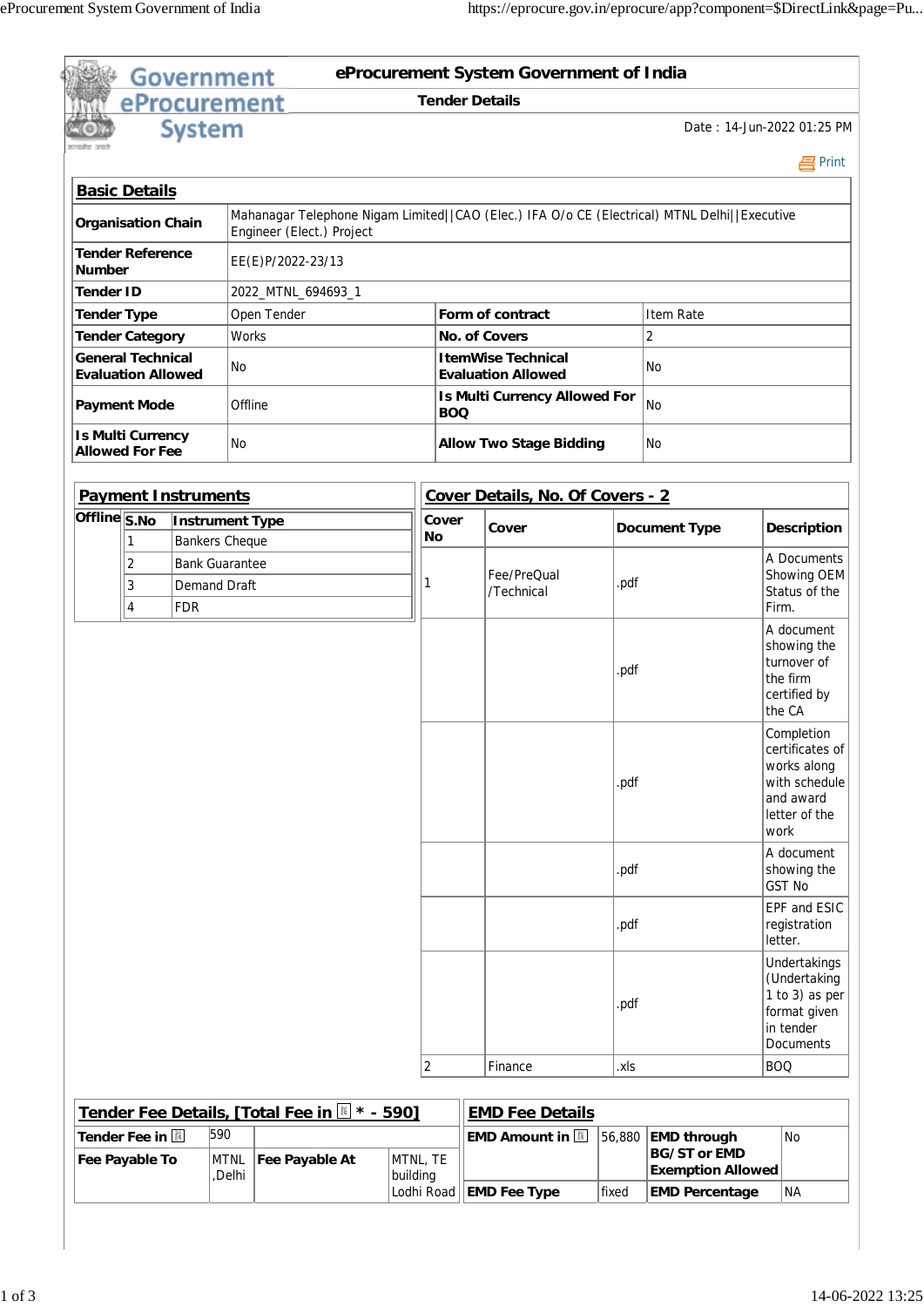| <b>Tender Fee</b><br><b>Exemption Allowed</b>                                                                                                                       |                                                                                 | Yes                                          |                                            |  |                             |                      |                                            |                                      | <b>EMD Payable To</b>            | <b>MTNL</b><br>,Delhi |                                                    |        | <b>EMD Payable At</b>           |                                 | MTNL, TE<br>building<br>Lodhi<br>Road |  |
|---------------------------------------------------------------------------------------------------------------------------------------------------------------------|---------------------------------------------------------------------------------|----------------------------------------------|--------------------------------------------|--|-----------------------------|----------------------|--------------------------------------------|--------------------------------------|----------------------------------|-----------------------|----------------------------------------------------|--------|---------------------------------|---------------------------------|---------------------------------------|--|
|                                                                                                                                                                     |                                                                                 |                                              |                                            |  |                             |                      |                                            |                                      |                                  |                       |                                                    |        |                                 |                                 | Click to view modification history    |  |
| Work /Item(s)                                                                                                                                                       |                                                                                 |                                              |                                            |  |                             |                      |                                            |                                      |                                  |                       |                                                    |        |                                 |                                 |                                       |  |
| Comprehensive Maintenance of DEA sets at various TE/RSU Building Laxmi nagar , Dilshad garden and<br>Title<br>Karkardooma, under AE(E)LXR, Delhi.                   |                                                                                 |                                              |                                            |  |                             |                      |                                            |                                      |                                  |                       |                                                    |        |                                 |                                 |                                       |  |
| <b>Work Description</b><br>Comprehensive Maintenance of DEA sets at various TE/RSU Building Laxmi nagar , Dilshad garden and<br>Karkardooma, under AE(E)LXR, Delhi. |                                                                                 |                                              |                                            |  |                             |                      |                                            |                                      |                                  |                       |                                                    |        |                                 |                                 |                                       |  |
| <b>Pre Qualification</b><br>Please refer Tender documents.<br><b>Details</b>                                                                                        |                                                                                 |                                              |                                            |  |                             |                      |                                            |                                      |                                  |                       |                                                    |        |                                 |                                 |                                       |  |
|                                                                                                                                                                     | ∣NA<br><b>Independent External</b><br><b>Monitor/Remarks</b>                    |                                              |                                            |  |                             |                      |                                            |                                      |                                  |                       |                                                    |        |                                 |                                 |                                       |  |
| <b>Show Tender Value in</b><br><b>Public Domain</b>                                                                                                                 |                                                                                 |                                              | Yes                                        |  |                             |                      |                                            |                                      |                                  |                       |                                                    |        |                                 |                                 |                                       |  |
| Tender Value in <b>N</b>                                                                                                                                            |                                                                                 |                                              | 28,43,982 Product Category                 |  |                             |                      | Electrical<br>Works                        |                                      | Sub category                     |                       | <b>NA</b>                                          |        |                                 |                                 |                                       |  |
| <b>Contract Type</b>                                                                                                                                                |                                                                                 |                                              | Tender<br><b>Bid Validity (Days)</b>       |  |                             |                      | 90                                         |                                      | <b>Period Of Work(Days)</b>      |                       |                                                    | 365    |                                 |                                 |                                       |  |
| Location                                                                                                                                                            |                                                                                 |                                              | <b>NEW</b><br>DELHI                        |  | <b>Pincode</b>              |                      |                                            | 110003                               | Pre Bid Meeting Place NA         |                       |                                                    |        |                                 |                                 |                                       |  |
| <b>Address</b>                                                                                                                                                      | Pre Bid Meeting                                                                 |                                              |                                            |  | <b>Pre Bid Meeting Date</b> |                      | <b>NA</b>                                  |                                      | <b>Bid Opening Place</b>         |                       | TE Building Lodhi Road CGO<br>COMPLEX Delhi 110003 |        |                                 |                                 |                                       |  |
| <b>Should Allow NDA</b><br>Tender                                                                                                                                   |                                                                                 | No                                           | <b>Allow Preferential</b><br><b>Bidder</b> |  |                             | <b>No</b>            |                                            |                                      |                                  |                       |                                                    |        |                                 |                                 |                                       |  |
| <b>Critical Dates</b>                                                                                                                                               |                                                                                 |                                              |                                            |  |                             |                      |                                            |                                      |                                  |                       |                                                    |        |                                 |                                 |                                       |  |
| <b>Publish Date</b>                                                                                                                                                 |                                                                                 |                                              |                                            |  |                             | 14-Jun-2022 01:35 PM | <b>Bid Opening Date</b>                    |                                      |                                  |                       |                                                    |        | 24-Jun-2022 03:00 PM            |                                 |                                       |  |
| Document Download / Sale Start<br>Date                                                                                                                              |                                                                                 |                                              |                                            |  | 14-Jun-2022 01:35 PM        |                      |                                            | Document Download / Sale End<br>Date |                                  |                       |                                                    |        | 23-Jun-2022 03:00 PM            |                                 |                                       |  |
| <b>Clarification Start Date</b>                                                                                                                                     |                                                                                 |                                              | <b>NA</b>                                  |  |                             |                      |                                            | <b>Clarification End Date</b>        |                                  |                       |                                                    |        | <b>NA</b>                       |                                 |                                       |  |
| <b>Bid Submission Start Date</b>                                                                                                                                    |                                                                                 |                                              | 14-Jun-2022 01:35 PM                       |  |                             |                      |                                            | <b>Bid Submission End Date</b>       |                                  |                       |                                                    |        | 23-Jun-2022 03:00 PM            |                                 |                                       |  |
| <b>Tender Documents</b>                                                                                                                                             |                                                                                 |                                              |                                            |  |                             |                      |                                            |                                      |                                  |                       |                                                    |        |                                 |                                 |                                       |  |
| NIT<br><b>Document</b>                                                                                                                                              | S.No Document Name                                                              |                                              |                                            |  |                             | <b>Description</b>   |                                            |                                      |                                  |                       |                                                    |        | <b>Document</b><br>Size (in KB) |                                 |                                       |  |
|                                                                                                                                                                     | 1                                                                               | Tendernotice_1.pdf                           |                                            |  |                             |                      |                                            | <b>NIT DETAILS</b>                   |                                  |                       |                                                    | 110.46 |                                 |                                 |                                       |  |
| Work Item<br><b>Documents</b>                                                                                                                                       |                                                                                 |                                              | S.No Document Type                         |  |                             |                      | <b>Document Name</b><br><b>Description</b> |                                      |                                  |                       |                                                    |        |                                 | <b>Document</b><br>Size (in KB) |                                       |  |
|                                                                                                                                                                     |                                                                                 | <b>BOO</b>                                   | BOQ_730992.xls                             |  |                             |                      |                                            |                                      |                                  | <b>BOO</b>            |                                                    |        |                                 |                                 | 287.00                                |  |
| 2<br>Tender Documents<br>Tender Documents<br>Tender13.pdf                                                                                                           |                                                                                 |                                              |                                            |  |                             |                      |                                            |                                      |                                  | 446.32                |                                                    |        |                                 |                                 |                                       |  |
| <b>Bid Openers List</b>                                                                                                                                             |                                                                                 |                                              |                                            |  |                             |                      |                                            |                                      |                                  |                       |                                                    |        |                                 |                                 |                                       |  |
| S.No                                                                                                                                                                | <b>Bid Opener Login Id</b><br><b>Certificate Name</b><br><b>Bid Opener Name</b> |                                              |                                            |  |                             |                      |                                            |                                      |                                  |                       |                                                    |        |                                 |                                 |                                       |  |
| 1.                                                                                                                                                                  |                                                                                 | er.pankajmtnldelhi@gmail.com<br>Pankaj Kumar |                                            |  |                             |                      |                                            |                                      |                                  |                       |                                                    |        |                                 | PANKAJ KUMAR                    |                                       |  |
| 2.                                                                                                                                                                  | manojkumarc755@gmail.com                                                        |                                              |                                            |  |                             |                      |                                            | Manoj Kumar Chaudhary                |                                  |                       |                                                    |        |                                 | MANOJ KUMAR CHAUDHARY           |                                       |  |
| 3.<br>sds9105@gmail.com<br>SOMDUTT SHARMA<br><b>SOM DUTT SHARMA</b>                                                                                                 |                                                                                 |                                              |                                            |  |                             |                      |                                            |                                      |                                  |                       |                                                    |        |                                 |                                 |                                       |  |
| <b>Tender Properties</b><br><b>Auto Tendering</b>                                                                                                                   |                                                                                 |                                              | <b>No</b>                                  |  |                             |                      |                                            |                                      | <b>Show Technical bid status</b> |                       |                                                    |        | Yes                             |                                 |                                       |  |
| <b>Process allowed</b><br><b>Show Finance bid</b>                                                                                                                   |                                                                                 |                                              | Yes                                        |  |                             |                      |                                            | <b>Show Bids Details</b>             |                                  |                       |                                                    | Yes    |                                 |                                 |                                       |  |
| status                                                                                                                                                              |                                                                                 |                                              |                                            |  |                             |                      |                                            |                                      |                                  |                       |                                                    |        |                                 |                                 |                                       |  |